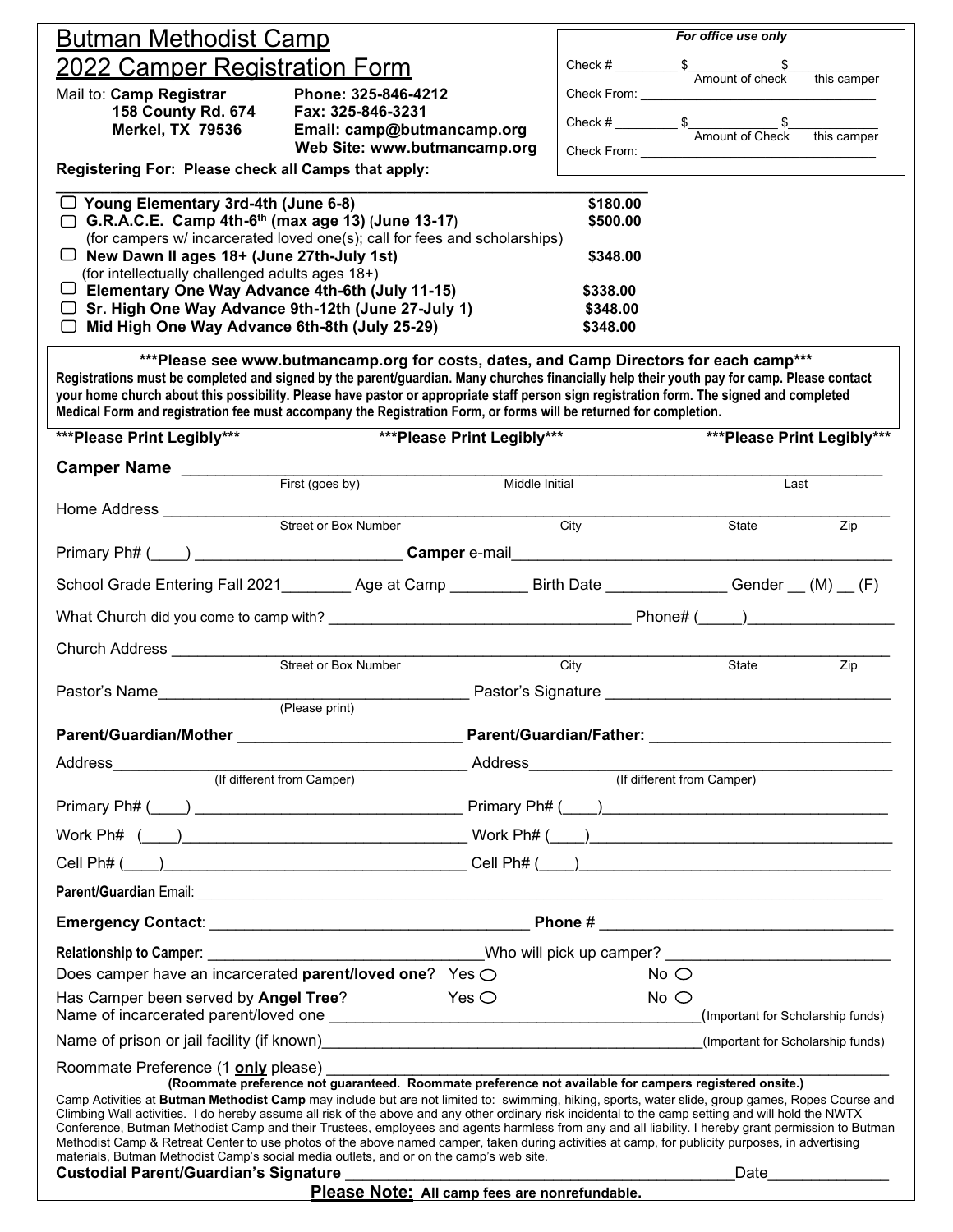## **Camper Medical Form**

#### **Camper Name: \_\_\_\_\_\_\_\_\_\_\_\_\_\_\_\_\_\_\_\_\_\_\_\_\_\_\_\_\_\_\_\_\_ Camp(s) Registering For: \_\_\_\_\_\_\_\_\_\_\_\_\_\_\_\_\_\_\_\_\_\_\_\_\_\_\_**

#### The following information is gathered to assist us in identifying appropriate care. Any changes to this form should be provided to camp health personnel upon participant's arrival in camp. **Everything must be completely filled out or form will be returned.**

| Immunization History: Please record the date (month/year) of basic immunizations and most recent boosters. |                                   |                             |  |  |  |  |
|------------------------------------------------------------------------------------------------------------|-----------------------------------|-----------------------------|--|--|--|--|
| <b>Vaccines</b>                                                                                            | <b>Year of Basic Immunization</b> | <b>Year of Last Booster</b> |  |  |  |  |
| Hep $B$ – hepatitis $B$                                                                                    |                                   |                             |  |  |  |  |
| DTP - diphtheria, tetanus, and pertussis (or)                                                              |                                   |                             |  |  |  |  |
| DTaP - diphtheria, tetanus, and acellular pertussis (or)                                                   |                                   |                             |  |  |  |  |
| $DT$ – diphtheria and tetanus (or)                                                                         |                                   |                             |  |  |  |  |
| Td - tetanus and diphtheria                                                                                |                                   |                             |  |  |  |  |
| Hib - Haemophilus influenzae type b                                                                        |                                   |                             |  |  |  |  |
| PCV7 - pneumococcal conjugate virus                                                                        |                                   |                             |  |  |  |  |
| MMR - measles, mumps, and rubella                                                                          |                                   |                             |  |  |  |  |
| Varicella – chickenpox                                                                                     |                                   |                             |  |  |  |  |
| TB Test – tuberculin test                                                                                  |                                   |                             |  |  |  |  |
| PPV - pneumococcal polysaccharide virus                                                                    |                                   |                             |  |  |  |  |
| Hep A - hepatitis A                                                                                        |                                   |                             |  |  |  |  |
| MCV- (Meningococcal Vaccine)                                                                               |                                   |                             |  |  |  |  |
| Flu - <i>influenza</i>                                                                                     |                                   |                             |  |  |  |  |
| Immunization or any other shots                                                                            |                                   |                             |  |  |  |  |

#### **Health History: Circle and give approximate date (mo/yr) where applicable**

| <b>Health Problems</b>             | <b>Diseases</b>       | Allergies- please list all |
|------------------------------------|-----------------------|----------------------------|
| <b>Frequent Ear Infections</b>     | Chickenpox            | Hay Fever                  |
| <b>Heart Defect/Diseases</b>       | Measles               | Ivy Poisoning, etc.        |
| Convulsions                        | <b>German Measles</b> | <b>Insect Sting</b>        |
| <b>Diabetes</b>                    | Mumps                 | Penicillin                 |
| <b>Bleeding/Clotting Disorders</b> | Other                 | <b>Other Drugs</b>         |
| Hypertension                       |                       | <b>Food Allergies</b>      |
|                                    |                       | <b>Other Allergies</b>     |

### Does your child have Asthma? Yes No

Operations or serious injuries (dates) \_\_\_\_\_\_\_\_\_\_\_\_\_\_\_\_\_\_\_\_\_\_\_\_\_\_\_\_\_\_\_\_\_\_\_\_\_\_\_\_\_\_\_\_\_\_\_\_\_\_\_\_\_\_\_\_\_\_\_\_\_\_\_\_\_\_\_\_\_\_\_\_\_\_\_\_\_\_\_\_\_\_\_\_\_\_

Chronic or recurring illness or medical condition\_

Dietary restrictions or special requests

Activities to be encouraged or limited \_\_\_\_\_\_\_\_\_\_\_\_\_\_\_\_\_\_\_\_\_\_\_\_\_\_\_\_\_\_\_\_\_\_\_\_\_\_\_\_\_\_\_\_\_\_\_\_\_\_\_\_\_\_\_\_\_\_\_\_\_\_\_\_\_\_\_\_\_\_\_\_\_\_\_\_\_\_\_\_\_\_\_\_\_\_

#### Current medications: PLEASE FILL OUT ATTACHED FORM.

COMMENTS: Please list any special circumstances that might affect how the camper relates to others at camp. Examples: special dietary needs, short attention span, family or personal circumstances, etc.  $\overline{\phantom{a}}$  , and the contract of the contract of the contract of the contract of the contract of the contract of the contract of the contract of the contract of the contract of the contract of the contract of the contrac

\_\_\_\_\_\_\_\_\_\_\_\_\_\_\_\_\_\_\_\_\_\_\_\_\_\_\_\_\_\_\_\_\_\_\_\_\_\_\_\_\_\_\_\_\_\_\_\_\_\_\_\_\_\_\_\_\_\_\_\_\_\_\_\_\_\_\_\_\_\_\_\_\_\_\_\_\_\_\_\_\_\_\_\_\_\_\_\_\_\_\_\_\_\_\_\_\_

| For Females: Has this person begun menstruation? | ves no                    | If not, has she been told about it? | ves |  |
|--------------------------------------------------|---------------------------|-------------------------------------|-----|--|
| If so, is her menstrual history normal?<br>ves   | no Special Consideration? |                                     |     |  |

#### **To the Best of My Knowledge**

is in good health and is able to participate in all camp activities with the limitation listed above. In the event of an emergency and I am unable to be reached, I hereby give my permission for whatever emergency medical procedures might need to be performed by staff, first aid personnel, and/or by medical doctor on call at the emergency medical facility**.** I voluntarily agree to assume all of the foregoing risk and accept sole responsibility for myself or my camper(s) that may be exposed to or infected by any communicable disease(s) by attending the Camp and that such exposure or infection may result in personal injury, illness, permanent disability, and or death. **I understand that should the medical history change, it is my responsibility to let the camp director know at camp registration.**

#### **Custodial Parent/Guardian Signature** experience that the set of the set of the set of the set of the set of the set of the set of the set of the set of the set of the set of the set of the set of the set of the set of the

#### **Insurance Information:**

**Please Note:** Camper's insurance coverage, through the camps, is provided as a "secondary" or back-up" coverage on a limited basis to any other coverage camper has under separate, private, or group plans.

#### **Please send a copy of your insurance Identification card (Front & Back) along with registration.**

Medical Insurance Company

Insurance Address & Phone #

Family Physician Name & Phone #

Policy# \_\_\_\_\_\_\_\_\_\_\_\_\_\_\_\_\_\_\_\_\_\_\_\_\_\_\_\_\_\_\_\_\_\_\_\_\_\_\_\_\_\_\_\_\_\_\_ Group# \_\_\_\_\_\_\_\_\_\_\_\_\_\_\_\_\_\_\_\_\_\_\_\_\_\_\_\_\_\_\_\_\_\_\_\_\_\_\_\_\_\_\_\_\_\_\_\_\_\_\_\_\_\_\_\_